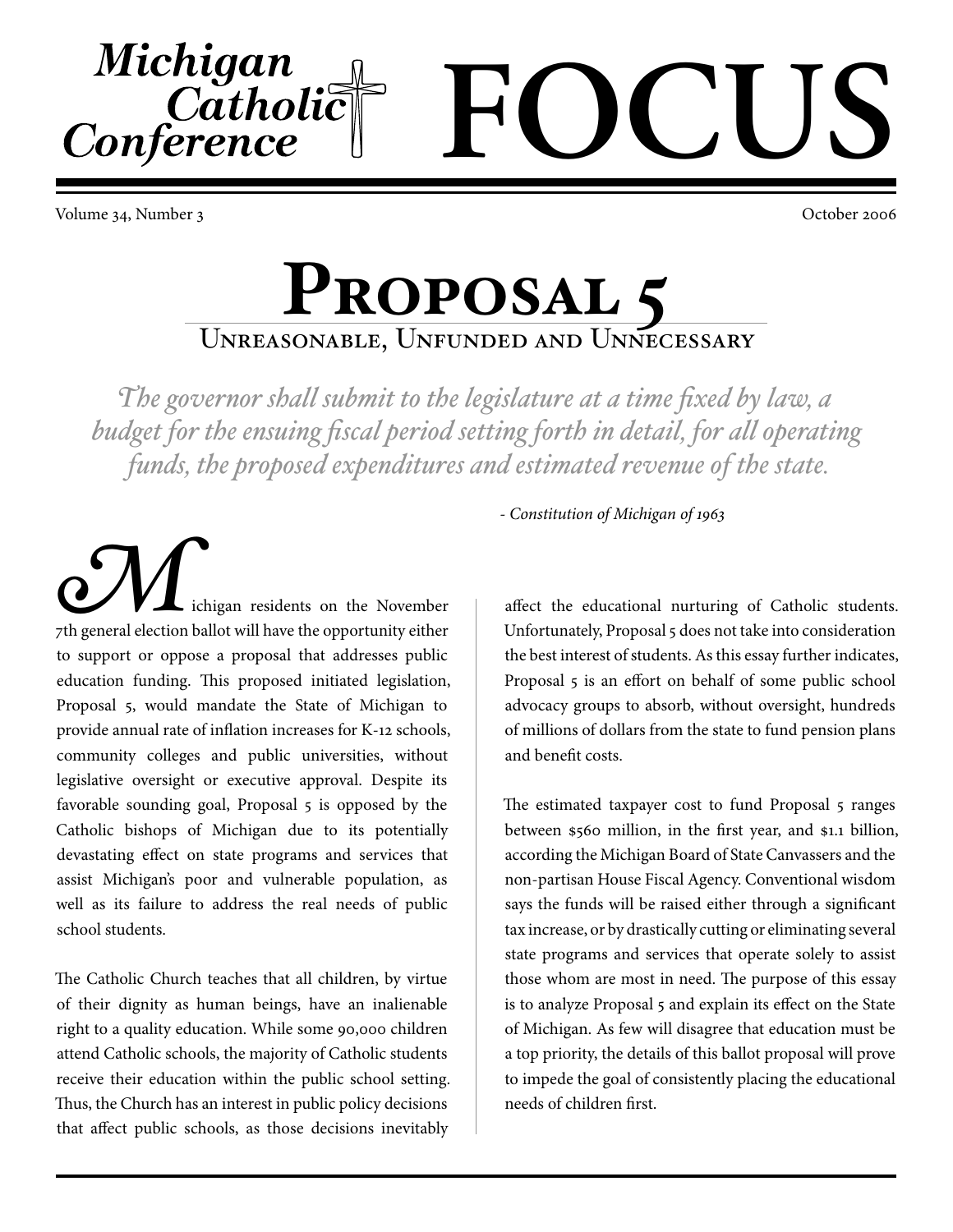# *Questions & Answers Regarding Proposal 5*

#### **Who supports this proposal?**

Public school advocacy groups, spearheaded by the Michigan Education Association, collected enough signatures to place the initiated legislation before the legislature, which chose, by not voting on the issue, to let the voters decide if the proposal should pass. Even though the state's K-12 budget represents some 40 percent of the state's budget, about \$15.9 billion, and education funding has increased by more than 40 percent over the last 10 years, the advocates of this proposal maintain that public education is not sufficiently funded.

#### **Will students benefit?**

Probably not. Nothing in this proposal mentions improving student achievement or higher educational standards. The proposal is intended to increase benefits and fund pension plans for Michigan's public education unions and allow those same interests to circumvent the legislative process. Last year the legislature and the governor approved a 200 per pupil increase for public schools; this year they approved a \$210 per pupil increase. Little, if any, of these increases will actually reach the classroom, as they will end up paying for benefit and pension costs.

#### **Is Proposal 5 good public policy?**

Not at all. Budget spending priorities should take into consideration the many other programs and services that are funded by the State, including adoption and foster care

programs, health care for the poor, funding for the state's prison system, and tuition grants that enable low-income families and students afford college. Other programs that depend on critical state dollars are the MIChild program, infant mental health care, low-income home energy heating assistance programs, and mental health and substance abuse services. These programs will be severely jeopardized should Proposal 5 pass.

#### **But isn't education important?**

YES! Even though a majority of Catholic students attend public schools, this proposal does absolutely nothing to enhance their education. If public school advocacy groups were truly concerned about the education of children, Proposal 5 would spell out exactly how teachers and districts would be held accountable, how much of the money would directly go to the classroom, and would provide the legislature with a more realistic method to dissolve the initiative should it fail.

#### **Do all public school advocacy groups support Proposal 5?**

No. The proposal is written to guarantee spending increases for community colleges and public universities, but neither the Michigan Community College Association nor the Presidents Council, State Universities of Michigan, which advocates for the state's 15 public universities, support the proposal.

*Who Opposes Proposal 5?*

The Coalition to Stop the K-16 Spending Mandate, which is the official ballot question committee opposed to Proposal 5, includes some 80 statewide business, public safety, social service, and local government organizations, including the following:

- Detroit Regional Chamber of Commerce
- Health Care Association of Michigan
- Michigan Association of Chiefs of Police
- Michigan Association of Community Mental Health Boards
- Michigan Association of Counties
- Michigan Association of Fire Chiefs
- Michigan Association of Health Plans
- Michigan Association of Local Public Health
- Michigan Business and Professional Association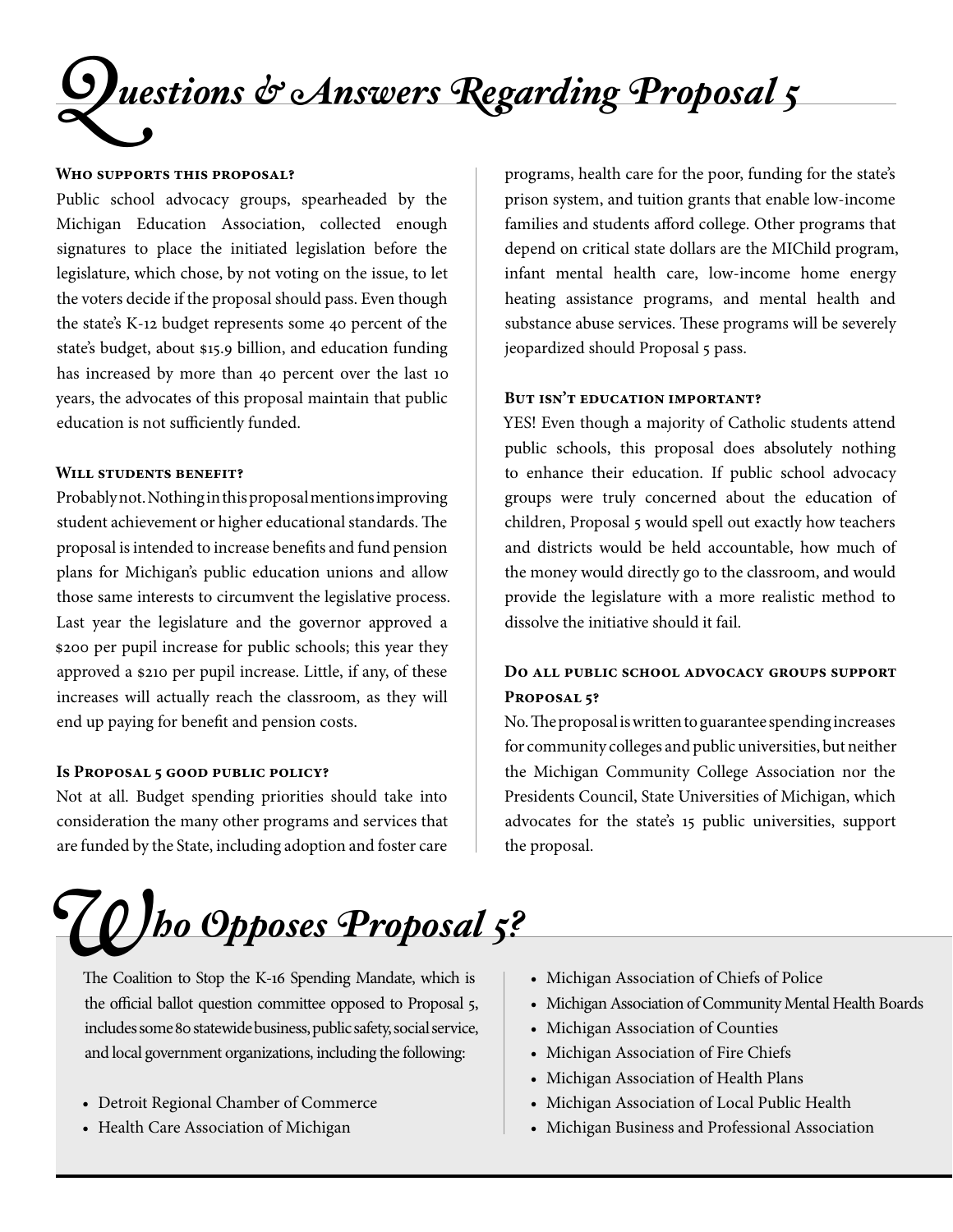

IT IS NOT "FOR THE KIDS." There is nothing in the proposal that addresses student achievement, improving academic standards, or education quality. Those who stand to benefit from this proposal are public education unions and some public school advocacy groups. In fact, the only monetary requirement written in the initiative is some \$380 million for pension programs.

**The Board of State Canvassers** estimated the cost of the proposal to be at least \$565 million in the first year alone. The non-partisan House Fiscal Agency estimated the cost to be \$1.1 billion. From where will such a large amount of money come? It is likely to be one of two sources: either a tax increase, or severe cuts to the social service programs upon which millions of residents depend.

**No accountability:** This guaranteed spending proposal immunizes public education interests from any standards and expectations of how public finances are being spent. Essentially, taxpayer dollars will disappear without a trace.

MISLEADS RESIDENTS: Public education advocacy groups want citizens to believe that education funding has been "cut to the bone." In reality, between 1994 and 2004, appropriations for K-2 education increased by 42.9 percent while enrollment increased by only five percent.

**Misleads voters:** The supporters of Proposal 5 claim that the legislature could simply change the automatic, guaranteed spending increases, if necessary. The problem is that, if the proposal were adopted, a change would require a ¾ majority vote of both the State House of Representatives and Senate, a nearly impossible feat to accomplish.

*Severe cuts to the social service programs upon which millions of residents depend can be expected*

IT IS HYPOCRITICAL: In 2002 the Michigan Education Association actively opposed a proposed constitutional amendment (Proposal 4) that would have earmarked tobacco settlement dollars for health care related programs and projects, a measure that replicates Proposal 5. Of the '02 proposal, the state's public education lobby at the time stated "Proposal 4 will…rip a huge hole in the state budget, if this passes. It's going to toss the budget in chaos in the future."

**Undermines legislative oversight:** The Proposal 5 guaranteed spending measure would remove hundreds of millions of public dollars from annual review and budgetary control, thus severely limiting the ability of the State House and Senate to review and revise proposed state budgets.

- Michigan Catholic Conference
- Michigan Chamber of Commerce
- Michigan County Social Services Organization
- Michigan Health and Hospital Association
- Michigan Municipal League
- Michigan Osteopathic Association
- Michigan Professional Firefighters Union
- Michigan Restaurant Association
- Michigan Sheriffs' Association
- Michigan State Police Command Officers Association
- Michigan State Police Troopers Association
- Michigan Townships Association
- Police Officers Association of Michigan
- Small Business Association of Michigan